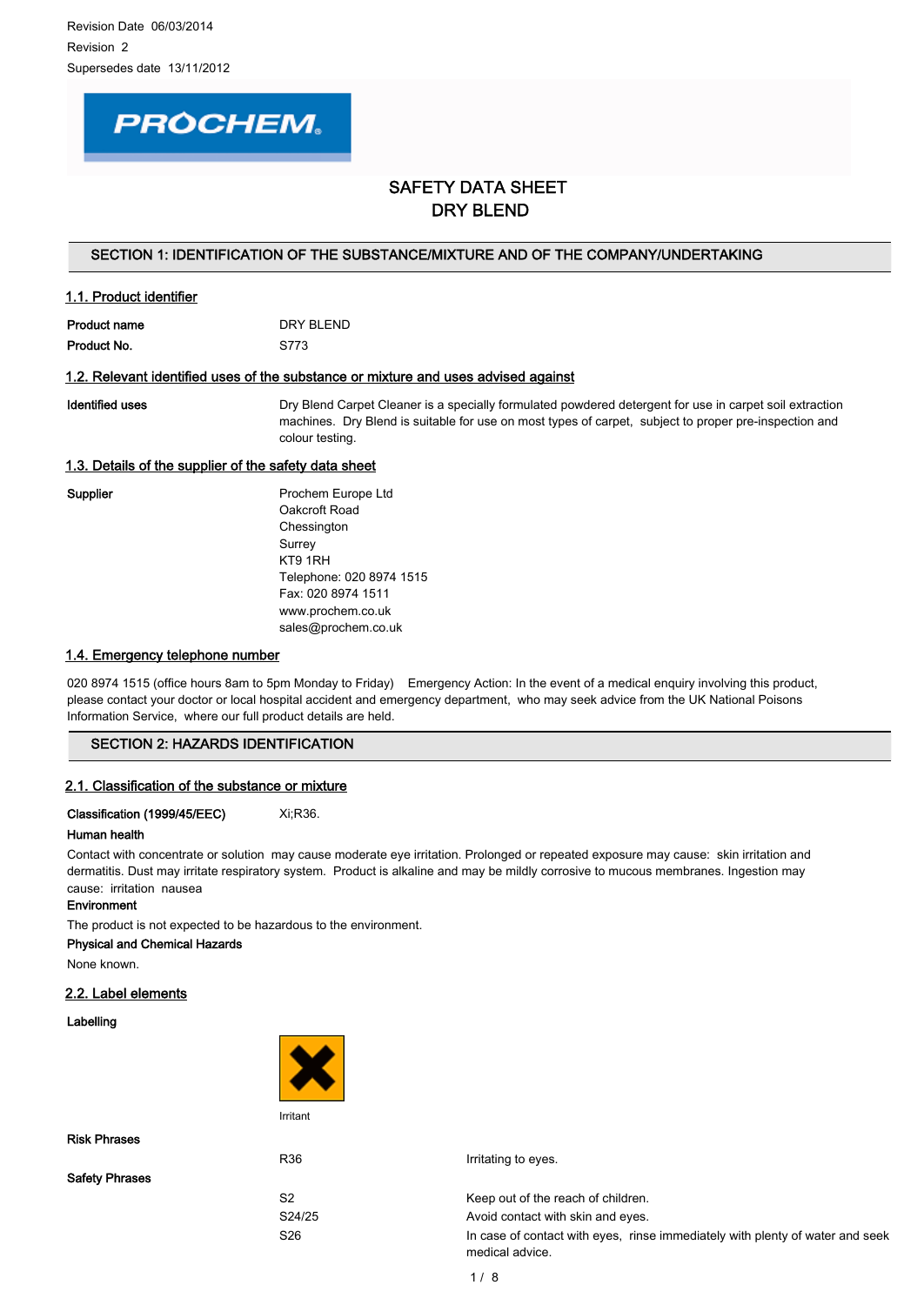S37 Wear suitable gloves.

## 2.3. Other hazards

See section 8 for details of exposure limits.

## SECTION 3: COMPOSITION/INFORMATION ON INGREDIENTS

#### 3.2. Mixtures

| SODIUM CARBONATE                                                          |                   |                                                   | 15-30%   |
|---------------------------------------------------------------------------|-------------------|---------------------------------------------------|----------|
| CAS-No.: 497-19-8                                                         | EC No.: 207-838-8 |                                                   |          |
| Classification (EC 1272/2008)<br>Eye Irrit. 2 - H319                      |                   | Classification (67/548/EEC)<br>Xi;R36             |          |
| TETRASODIUM ETHYLENE DIAMINE TETRAACETATE                                 |                   |                                                   | $1 - 3%$ |
| CAS-No.: 64-02-8                                                          | EC No.: 200-573-9 |                                                   |          |
| Classification (EC 1272/2008)<br>Acute Tox. 4 - H302<br>Eye Dam. 1 - H318 |                   | Classification (67/548/EEC)<br>Xn; R22<br>Xi, R41 |          |
| ALCOHOLS C9-11, ETHOXYLATED                                               |                   |                                                   | $1 - 3%$ |
| CAS-No.: 68439-45-2                                                       | EC No.:           |                                                   |          |
| Classification (EC 1272/2008)                                             |                   | Classification (67/548/EEC)                       |          |
| Acute Tox. 4 - H302<br>Eye Dam. 1 - H318                                  |                   | Xn;R22.<br>Xi, R41.                               |          |
| <b>DISODIUM METASILICATE</b>                                              |                   |                                                   | $1 - 3%$ |
| CAS-No.: 6834-92-0                                                        | EC No.: 229-912-9 |                                                   |          |
| Classification (EC 1272/2008)<br>Skin Corr. 1B - H314                     |                   | Classification (67/548/EEC)                       |          |
| STOT SE 3 - H335                                                          |                   | C; R34<br>Xi;R37                                  |          |

The Full Text for all R-Phrases and Hazard Statements are Displayed in Section 16.

| <b>SECTION 4: FIRST AID MEASURES</b> |  |  |
|--------------------------------------|--|--|
|                                      |  |  |

## 4.1. Description of first aid measures

#### Inhalation

Move into fresh air and keep at rest. Get medical attention if any discomfort continues. If powder is accidentally inhaled then treat as ingestion. Rinse nose and mouth with water.

## Ingestion

Do not induce vomiting. Immediately rinse mouth and drink plenty of water (200-300 ml). Do not give victim anything to drink if they are unconscious. Get medical attention.

## Skin contact

Flush skin thoroughly with water. Get medical attention if irritation persists after washing.

## Eye contact

Immediately flush with plenty of water for up to 15 minutes. Remove any contact lenses and open eyes wide apart. Get medical attention if any discomfort continues.

#### 4.2. Most important symptoms and effects, both acute and delayed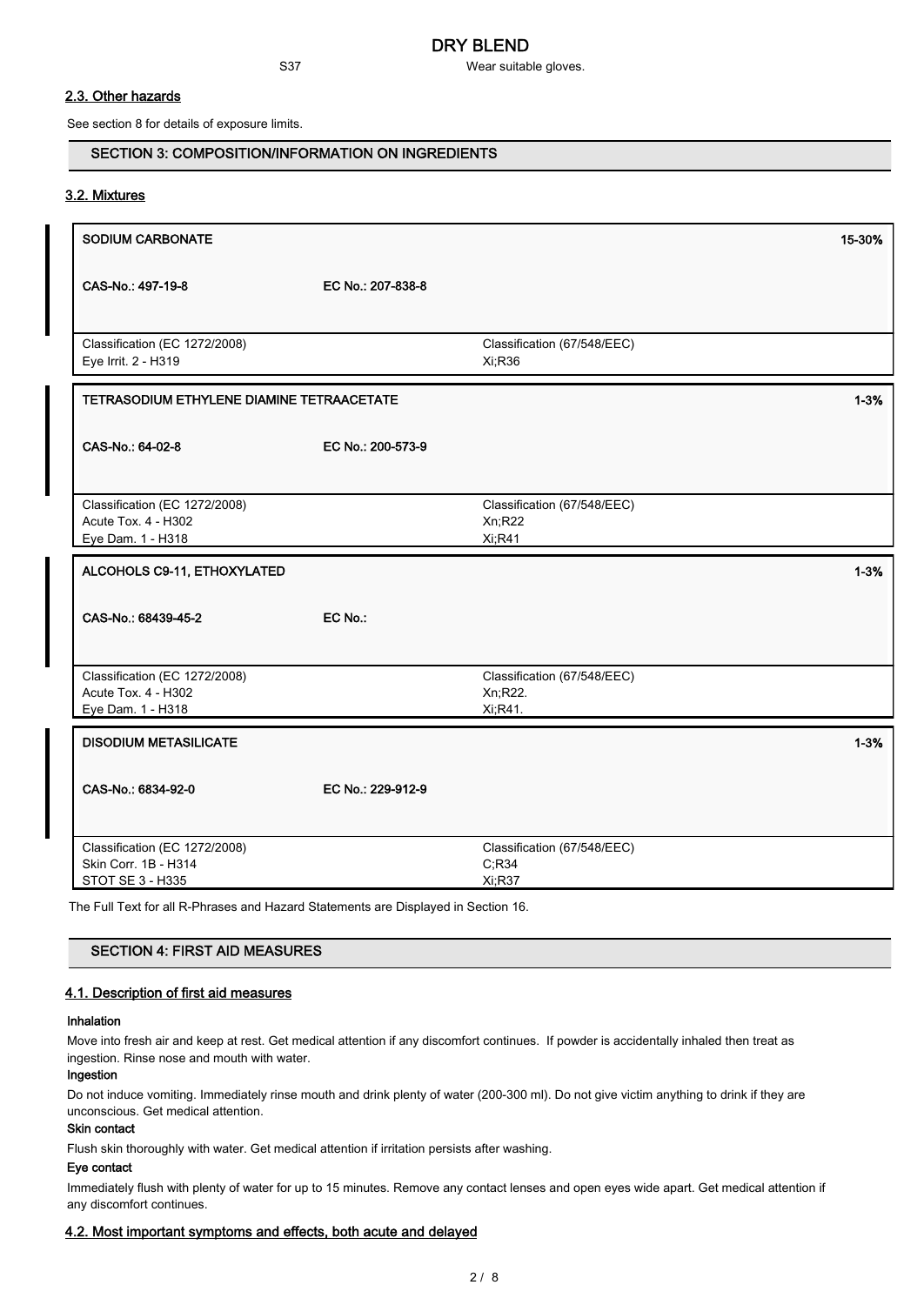## Eye contact

Contact with concentrate or solution may cause moderate eye irritation.

#### 4.3. Indication of any immediate medical attention and special treatment needed

If swallowed: Get medical attention immediately!

## SECTION 5: FIREFIGHTING MEASURES

#### 5.1. Extinguishing media

#### Extinguishing media

This product is not flammable. Use fire-extinguishing media appropriate for surrounding materials. Water spray, dry powder or carbon dioxide.

#### 5.2. Special hazards arising from the substance or mixture

#### Hazardous combustion products

Thermal decomposition or combustion may liberate carbon oxides and other toxic gases or vapours. Sulphurous gases (SOx).

# Unusual Fire & Explosion Hazards

No unusual fire or explosion hazards noted.

#### 5.3. Advice for firefighters

#### Protective equipment for fire-fighters

Self contained breathing apparatus and full protective clothing must be worn in case of fire.

## SECTION 6: ACCIDENTAL RELEASE MEASURES

#### 6.1. Personal precautions, protective equipment and emergency procedures

Wear protective clothing as described in Section 8 of this safety data sheet.

#### 6.2. Environmental precautions

Do not discharge into drains, water courses or onto the ground.

#### 6.3. Methods and material for containment and cleaning up

Collect with absorbent, non-combustible material into suitable containers. Dispose of waste and residues in accordance with local authority requirements.

#### 6.4. Reference to other sections

For personal protection, see section 8. For waste disposal, see section 13.

## SECTION 7: HANDLING AND STORAGE

#### 7.1. Precautions for safe handling

Wear protective clothing as described in Section 8 of this safety data sheet. Wash hands after handling. Wash contaminated clothing before reuse. Do not eat, drink or smoke when using the product.

#### 7.2. Conditions for safe storage, including any incompatibilities

Keep out of the reach of children. Store in closed original container at temperatures between 5°C and 30°C.

#### 7.3. Specific end use(s)

The identified uses for this product are detailed in Section 1.2.

## SECTION 8: EXPOSURE CONTROLS/PERSONAL PROTECTION

#### 8.1. Control parameters

| Name                          | <b>STD</b> |                    | TWA - 8 Hrs | STEL - 15 Min | <b>Notes</b>                        |
|-------------------------------|------------|--------------------|-------------|---------------|-------------------------------------|
| <b>IDISODIUM METASILICATE</b> | <b>SUP</b> |                    |             | 2 $mg/m3$     | SUP = Supplier's<br>recommendation. |
| <b>IDRY BLEND</b>             | <b>NUI</b> | $4 \text{ mg/m}$ 3 | 10 $mg/m3$  |               | NUI = Nuisance                      |
|                               |            | resp. dust         | total dust  |               | Dust.                               |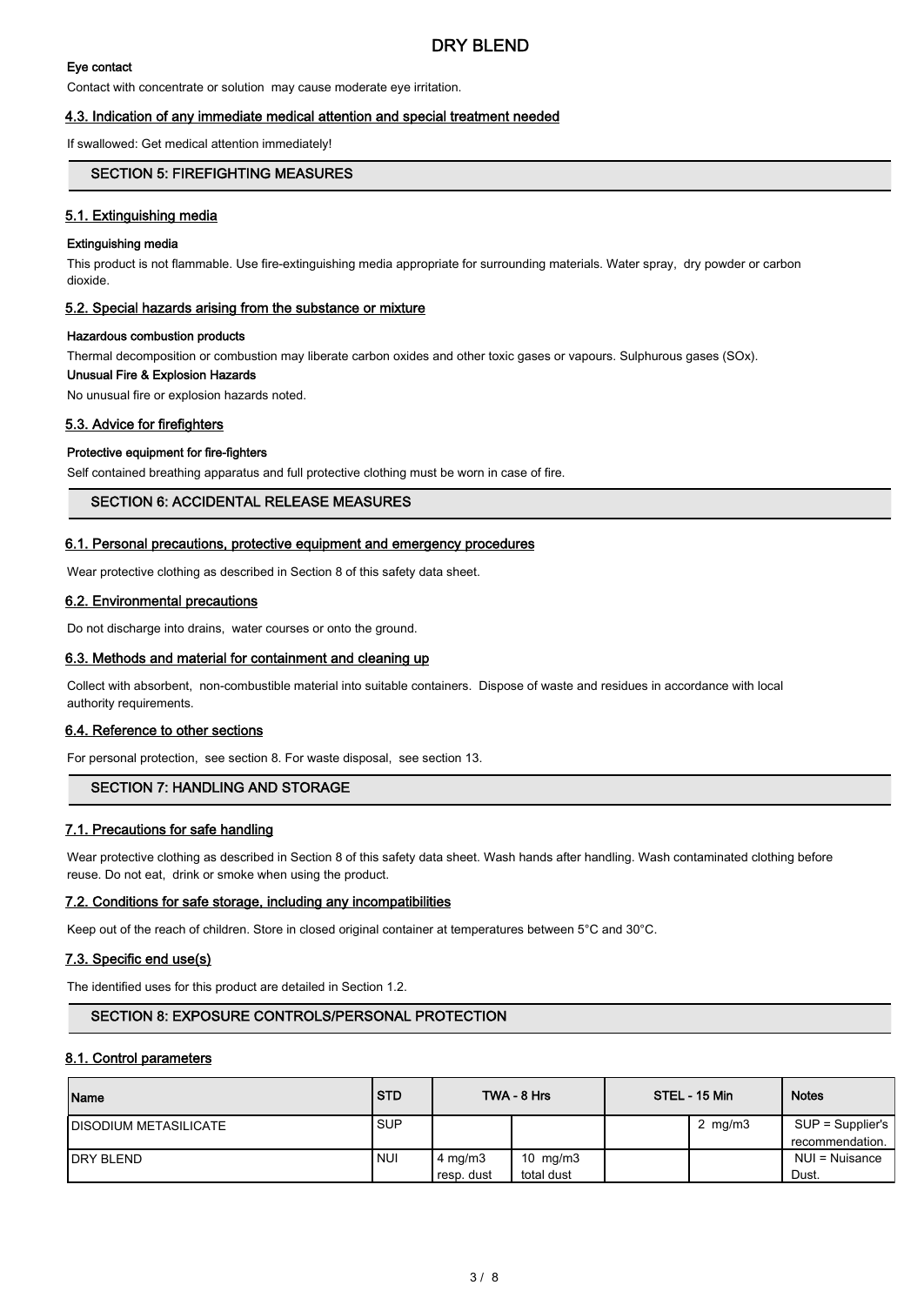# DRY BLEND

## 8.2. Exposure controls

#### Protective equipment



#### Engineering measures

Provide adequate ventilation.

## Respiratory equipment

Not required in normal use.

## Hand protection

Nitrile gloves are recommended. Protective gloves should be inspected for wear before use and replaced regularly in accordance with the manufacturers specifications.

#### Eye protection

Side shield safety glasses are recommended when handling concentrate or during spray application.

#### Hygiene measures

Wash hands after handling. Wash contaminated clothing before reuse. Do not eat, drink or smoke when using the product.

#### SECTION 9: PHYSICAL AND CHEMICAL PROPERTIES

#### 9.1. Information on basic physical and chemical properties

| Appearance                                   | Powder.           |
|----------------------------------------------|-------------------|
| Colour                                       | White.            |
| Odour                                        | Lemon. Lime.      |
| Solubility                                   | Soluble in water. |
| Initial boiling point and boiling range (°C) |                   |
| Not applicable.                              |                   |
| <b>Relative density</b>                      |                   |
| Not determined.                              |                   |
| Vapour density (air=1)                       |                   |
| Not determined                               |                   |
| Vapour pressure                              |                   |
| Not determined.                              |                   |
| <b>Evaporation rate</b>                      |                   |
| Not determined.                              |                   |
| pH-Value, Conc. Solution                     |                   |
| Not applicable.                              |                   |
| pH-Value, Diluted Solution                   | 10                |
| <b>Viscosity</b>                             |                   |
| Not determined.                              |                   |
| Flash point (°C)                             |                   |
| Not applicable.                              |                   |
| Flammability Limit - Lower(%)                |                   |
| Not applicable.                              |                   |
| <b>Partition Coefficient</b>                 |                   |
| (N-Octanol/Water)                            |                   |
| Not determined.                              |                   |
| <b>Explosive properties</b>                  |                   |
| Not applicable.                              |                   |
| Oxidising properties                         |                   |
| Not applicable.                              |                   |

#### 9.2. Other information

None.

 $\overline{\phantom{a}}$ 

## SECTION 10: STABILITY AND REACTIVITY

## 10.1. Reactivity

There are no known reactivity hazards associated with this product.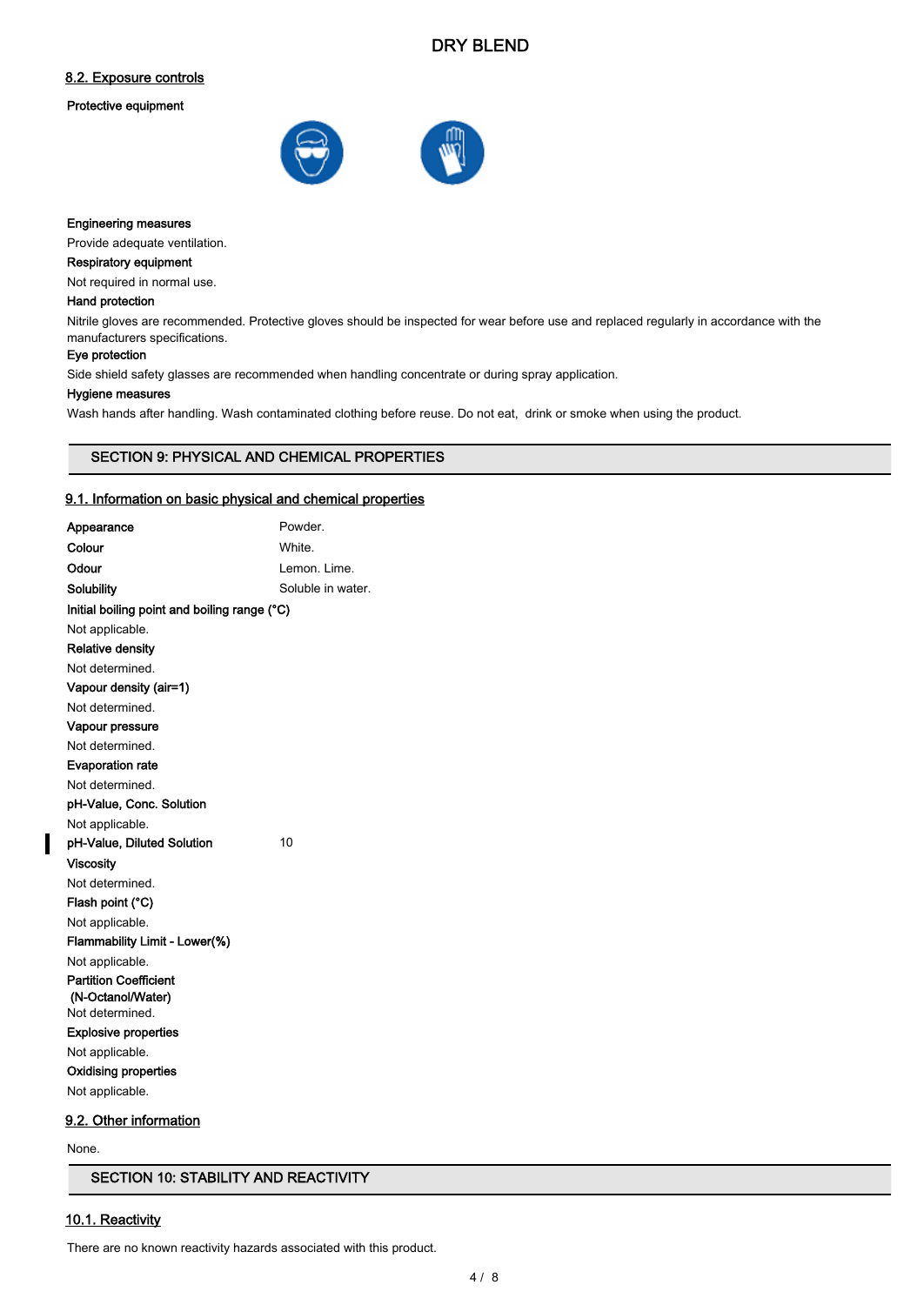## 10.2. Chemical stability

Stable under normal temperature conditions and recommended use.

## 10.3. Possibility of hazardous reactions

Not determined.

### 10.4. Conditions to avoid

Store in closed original container at temperatures between 5°C and 30°C. Protect from freezing and direct sunlight.

#### 10.5. Incompatible materials

#### Materials To Avoid

Strong acids. Aluminium. Zinc. Other metals or alloys.

#### 10.6. Hazardous decomposition products

Thermal decomposition or combustion may liberate carbon oxides and other toxic gases or vapours. Sulphurous gases (SOx).

## SECTION 11: TOXICOLOGICAL INFORMATION

#### 11.1. Information on toxicological effects

#### Acute toxicity:

Dust may irritate respiratory system. No hazard expected in diluted form. Product is alkaline and may be mildly corrosive to mucous membranes. Ingestion may cause: irritation nausea

#### Skin Corrosion/Irritation:

Prolonged or repeated contact leads to drying of skin. skin irritation and dermatitis.

#### Serious eye damage/irritation:

Irritating to eyes.

#### Respiratory or skin sensitisation:

Contains Limonene Citral

#### Germ cell mutagenicity:

No effects expected based upon current data.

#### Carcinogenicity:

No effects expected based upon current data.

#### Reproductive Toxicity:

No effects expected based upon current data.

#### Toxicological information on ingredients.

SODIUM CARBONATE (CAS: 497-19-8)

## Acute toxicity: Acute Toxicity (Oral LD50) 2800 mg/kg Rat

Acute Toxicity (Dermal LD50) 2000 mg/kg Rabbit

Acute Toxicity (Inhalation LC50) 2.3 mg/l (dust/mist) Rat 4 hours

#### DISODIUM METASILICATE (CAS: 6834-92-0)

Acute toxicity: Acute Toxicity (Oral LD50) 1280 mg/kg Rat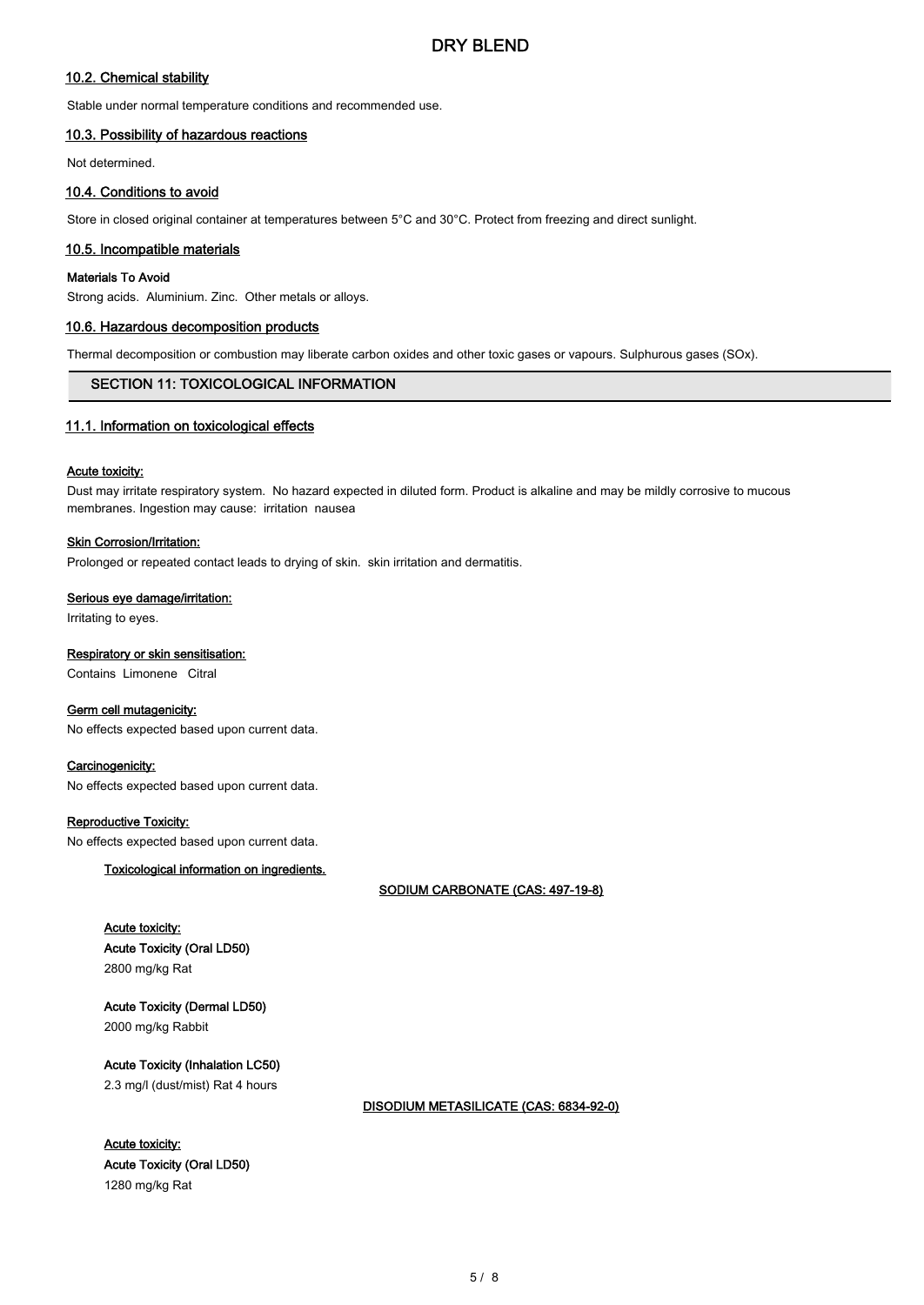# DRY BLEND TETRASODIUM ETHYLENE DIAMINE TETRAACETATE (CAS: 64-02-8)

Acute toxicity:

Acute Toxicity (Oral LD50)

> 1740 mg/kg Rat

#### ALCOHOLS C9-11, ETHOXYLATED (CAS: 68439-45-2)

#### Acute toxicity:

#### Acute Toxicity (Oral LD50) > 300 mg/kg

# Acute Toxicity (Dermal LD50)

> 2000 mg/kg

## SECTION 12: ECOLOGICAL INFORMATION

## 12.1. Toxicity

## Ecological information on ingredients.

#### TETRASODIUM ETHYLENE DIAMINE TETRAACETATE (CAS: 64-02-8)

LC 50, 96 Hrs, Fish mg/l  $> 100$ EC 50, 48 Hrs, Daphnia, mg/l  $> 100$ IC 50, 72 Hrs, Algae, mg/l > 100

## ALCOHOLS C9-11, ETHOXYLATED (CAS: 68439-45-2)

#### Acute Toxicity - Fish

LC50 > 10 mg/l Acute Toxicity - Aquatic Invertebrates EC50 > 1 mg/l Acute Toxicity - Aquatic Plants IC50 > 10 mg/l

#### 12.2. Persistence and degradability

#### **Degradability**

The surfactant(s) contained in this preparation complies(comply) with the biodegradability criteria as laid down in Regulation (EC) No.648/2004 on detergents. Data to support this assertion are held at the disposal of the competent authorities of the Member States and will be made available to them, at their direct request or at the request of a detergent manufacturer.

## 12.3. Bioaccumulative potential

#### Bioaccumulative potential

The product is not bioaccumulating. Release of large quantities can cause eutrophication.

Partition coefficient

Not determined.

#### 12.4. Mobility in soil

#### Mobility:

The product is soluble in water.

## 12.5. Results of PBT and vPvB assessment

This product does not contain any PBT or vPvB substances.

## 12.6. Other adverse effects

None known.

## SECTION 13: DISPOSAL CONSIDERATIONS

## 13.1. Waste treatment methods

Dispose of waste and residues in accordance with local authority requirements. Empty containers should be rinsed with water then crushed and disposed of at legal waste disposal site.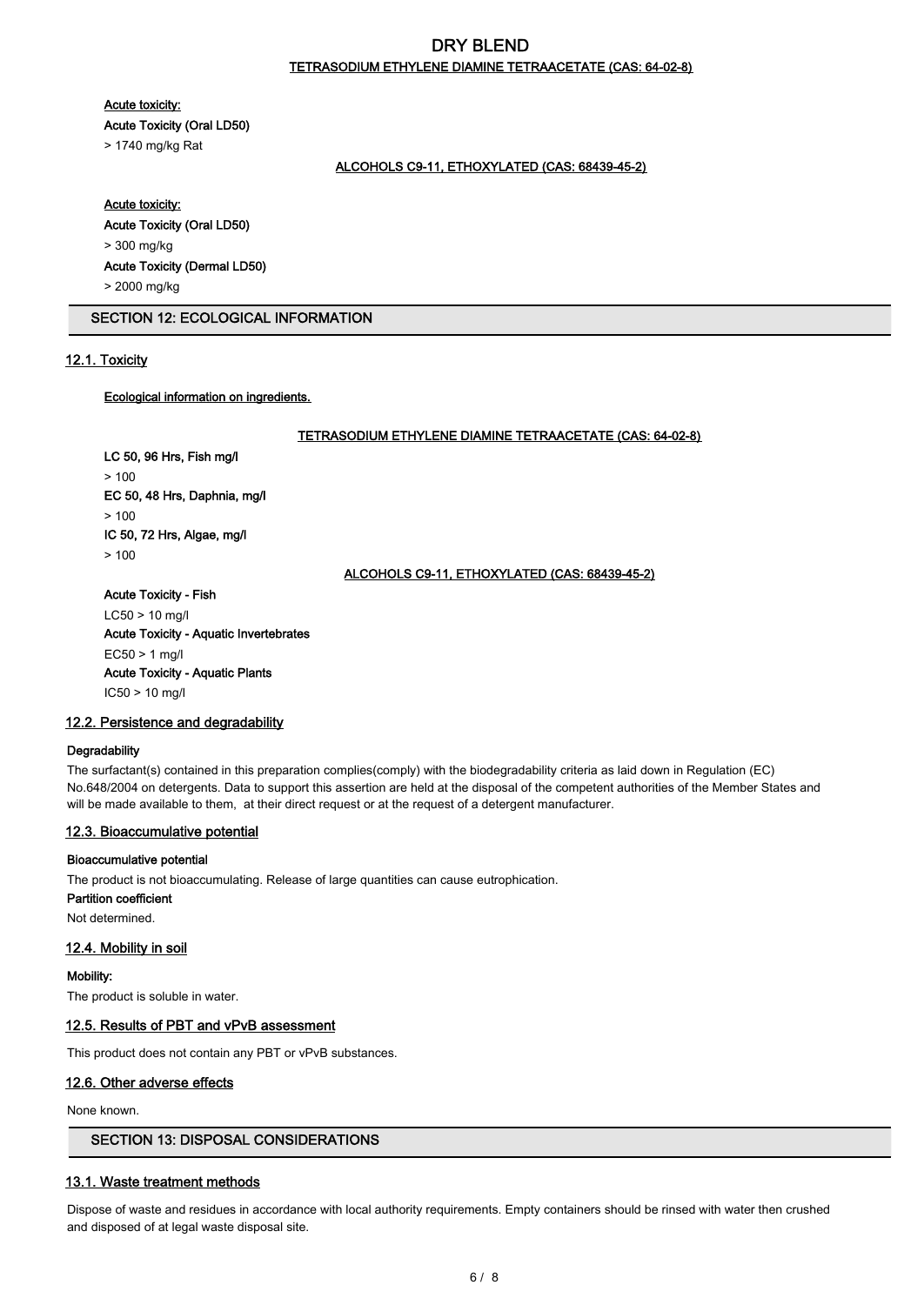## SECTION 14: TRANSPORT INFORMATION

## 14.1. UN number

Not classified for transportation.

#### 14.2. UN proper shipping name

None.

#### 14.3. Transport hazard class(es)

#### ADR/RID/ADN Class

IMDG Class -

#### 14.4. Packing group

None.

## 14.5. Environmental hazards

## Environmentally Hazardous Substance/Marine Pollutant

No.

## 14.6. Special precautions for user

None.

## 14.7. Transport in bulk according to Annex II of MARPOL73/78 and the IBC Code

Not applicable.

## SECTION 15: REGULATORY INFORMATION

## 15.1. Safety, health and environmental regulations/legislation specific for the substance or mixture

#### Uk Regulatory References

The Control of Substances Hazardous to Health Regulations 2002 (S.I 2002 No. 2677) with amendments. Chemicals (Hazard Information & Packaging) Regulations.

## EU Legislation

Regulation (EC) No 1907/2006 of the European Parliament and of the Council of 18 December 2006 concerning the Registration, Evaluation, Authorisation and Restriction of Chemicals (REACH), establishing a European Chemicals Agency, amending Directive 1999/45/EC and repealing Council Regulation (EEC) No 793/93 and Commission Regulation (EC) No 1488/94 as well as Council Directive 76/769/EEC and Commission Directives 91/155/EEC, 93/67/EEC, 93/105/EC and 2000/21/EC, including amendments. Regulation (EC) No 1272/2008 of the European Parliament and of the Council of 16 December 2008 on classification, labelling and packaging of substances and mixtures, amending and repealing Directives 67/548/EEC and 1999/45/EC, and amending Regulation (EC) No 1907/2006 with amendments.

#### 15.2. Chemical Safety Assessment

No chemical safety assessment has been carried out.

## SECTION 16: OTHER INFORMATION

#### General information

Telephone 020 8974 1515

## Revision Comments

|                      | NOTE: Lines within the margin indicate significant changes from the previous revision. |
|----------------------|----------------------------------------------------------------------------------------|
| <b>Revision Date</b> | 06/03/2014                                                                             |
| Revision             |                                                                                        |
| Supersedes date      | 13/11/2012                                                                             |
| Signature            | Aaron Saunders                                                                         |